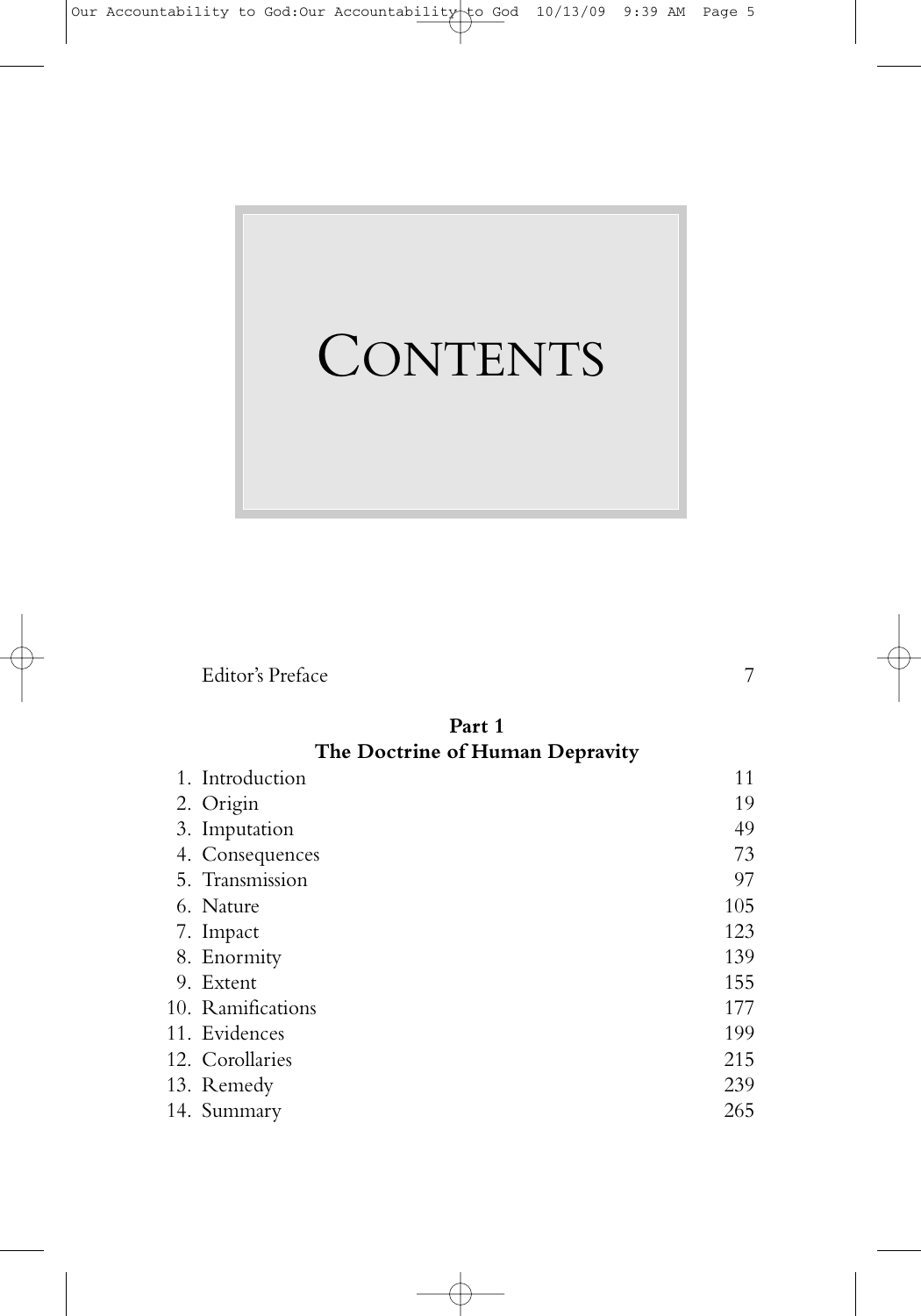| л.                 |     |
|--------------------|-----|
| 15. Introduction   | 277 |
| 16. Reality        | 283 |
| 17. Nature         | 291 |
| 18. Root           | 319 |
| 19. Extent         | 327 |
| 20. Problem        | 341 |
| 21. Complement     | 363 |
| 22. Elucidation    | 387 |
| 23. Affirmation    | 407 |
| 24. Opposition     | 431 |
| 25. Exposition     | 439 |
| Index of Subjects  | 449 |
| Index of Scripture | 463 |
|                    |     |

**Part 2 The Doctrine of Man's Impotence**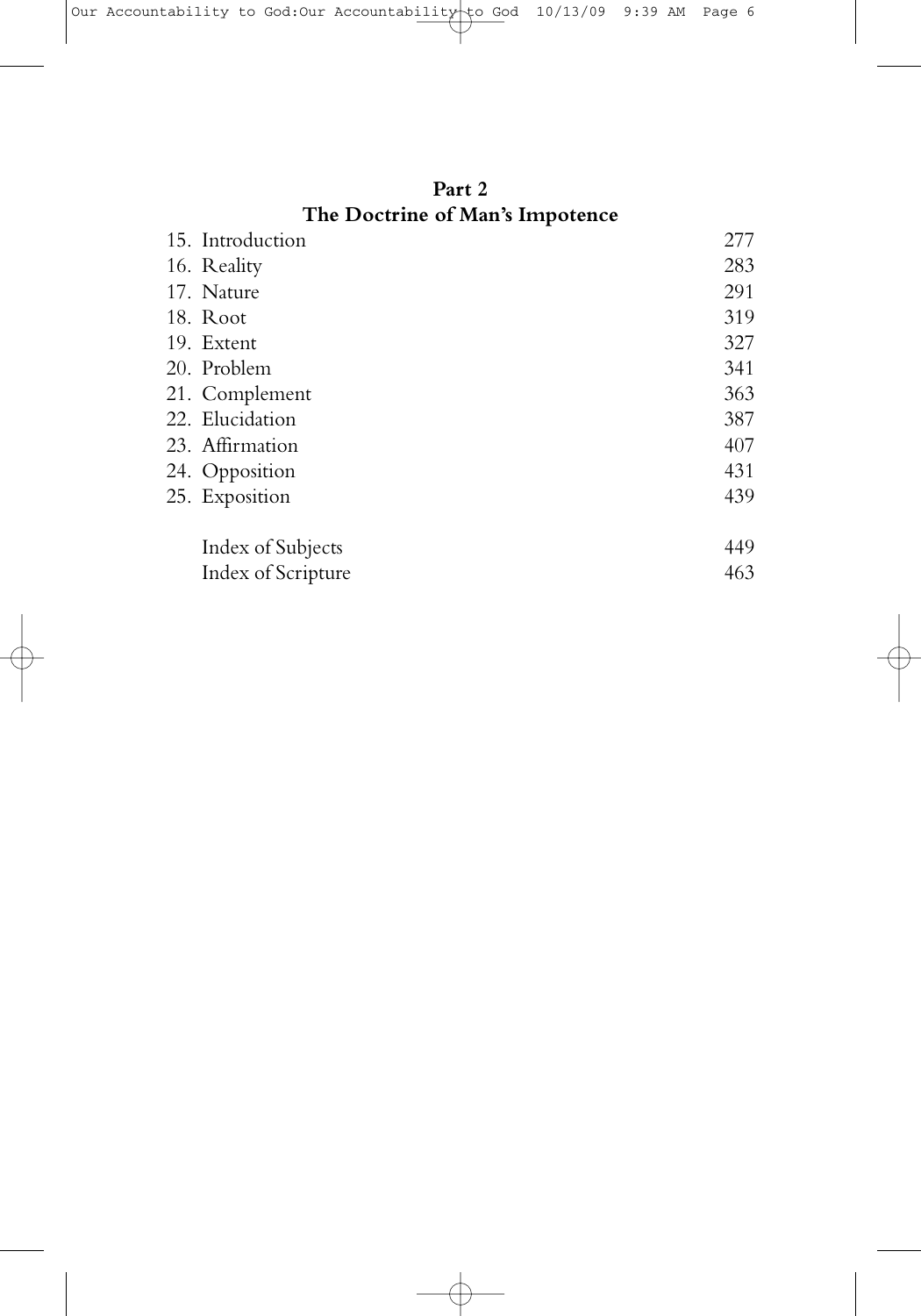Chapter1 INTRODUCTION

The subject which this chapter is designed to introduce is likely to meet with a decidedly mixed reception. Some readers will probably be very disappointed when they see the title of this book, considering the subject quite unattractive and unedifying. If so, they are to be pitied; we hope that God will bless the contents to them. Medicine is proverbially unpleasant, but there are times when all of us find it necessary and beneficial. Others will be thankful that, by divine grace, we seek to glorify God rather than please the flesh.And surely that which most glorifies God is to declare "*all* his counsel," to insist on that which puts man in his proper place before Him, and to emphasize those portions and aspects of the truth which our generation is most in need of.As we shall endeavor to show, our theme is one of immense doctrinal importance and of great practical value. Since it is a subject which occupies so prominent a place in God'sWord, no apology is needed for our engaging in such a task.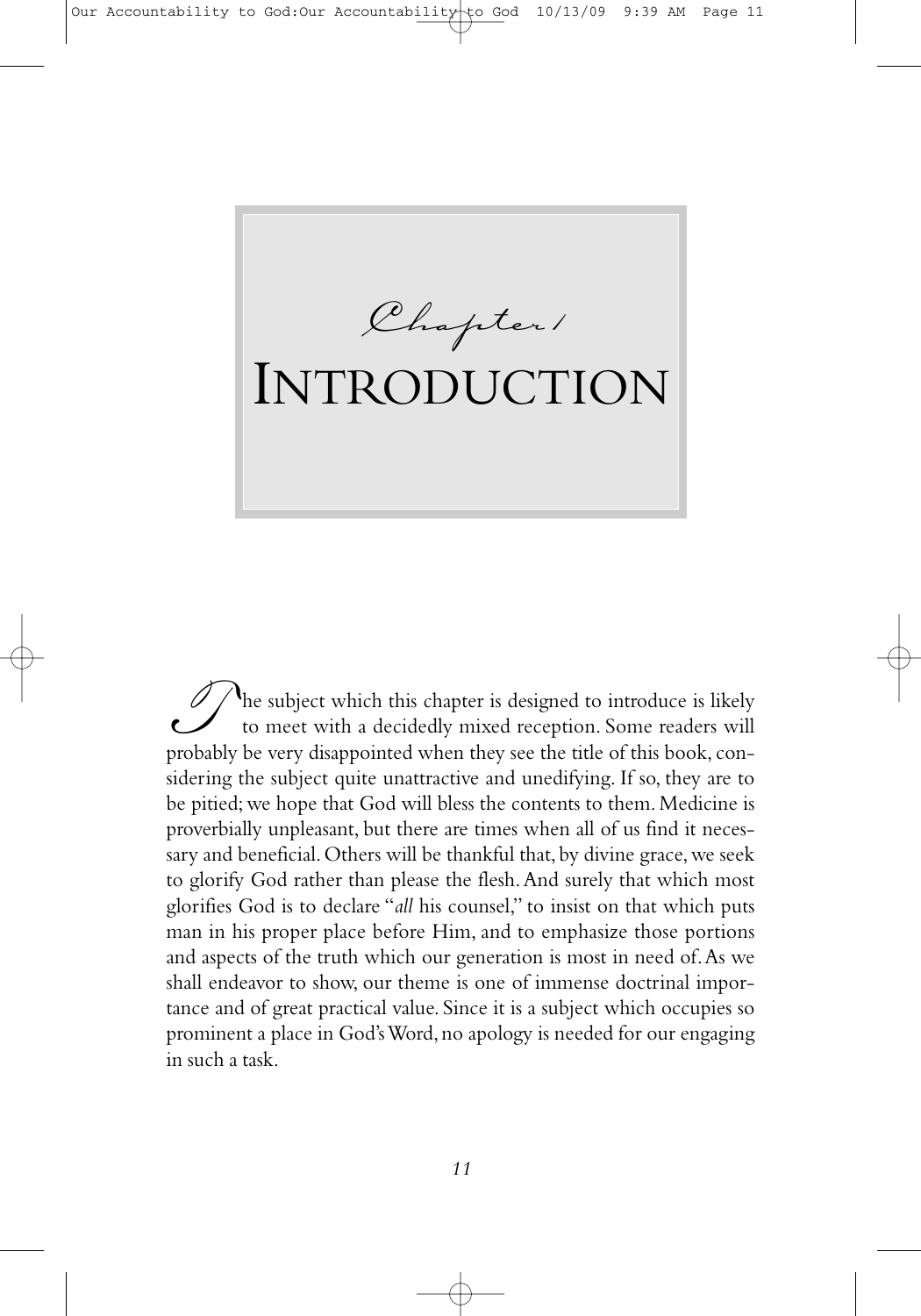## AVITAL CONTEMPORARY QUESTION

It is our deep conviction that the vital question most requiring to be raised today is this: Is man a totally and thoroughly depraved creature by nature? Does he enter the world completely ruined and helpless, spiritually blind and dead in trespasses and sins? According as is our answer to *that* question, so will be our views on many others. It is on the basis of this dark background that the whole Bible proceeds.Any attempt to modify or abate, repudiate or tone down the teaching of Scripture on the matter is fatal. Put the question in another form: Is man now in such a condition that he cannot be saved without the special and direct intervention of the triune God on his behalf? In other words, is there any hope for him apart from his personal election by the Father, his particular redemption by the Son,and the supernatural operations of the Spirit within him? Or, putting it in still another way: If man is a totally depraved being, can he possibly take the first step in the matter of his return to God?

### THE SCRIPTURALANSWER

The scriptural answer to that question makes evident the utter futility of the schemes of social reformers for "the moral elevation of the masses," the plans of politicians for the peace of the nations, and the ideologies of dreamers to usher in a golden age for this world.It is both pathetic and tragic to see many of our greatest men putting their faith in such chimeras. Divisions and discords, hatred and bloodshed, cannot be banished while human nature is what it is. But during the past century the steady trend of a deteriorating Christendom has been to underrate the evil of sin and overrate the moral capabilities of men.Instead of proclaiming the heinousness of sin, there has been a dwelling more upon its inconveniences,and the abasing portrayal of the lost condition of man as set forth in HolyWrit has been obscured if not obliterated by flattering disquisitions on human advancement. If the popular religion of the churches—including nine-tenths of what is termed "evangelical Christianity"—be tested at this point, it will be found that it clashes directly with man's fallen, ruined, and spiritually dead condition.

There is, therefore, a crying need today for sin to be viewed in the light of God's law and gospel, so that its exceeding sinfulness may be demonstrated, and the dark depths of human depravity exposed by the teaching of Holy Writ, that we may learn what is connoted by those fear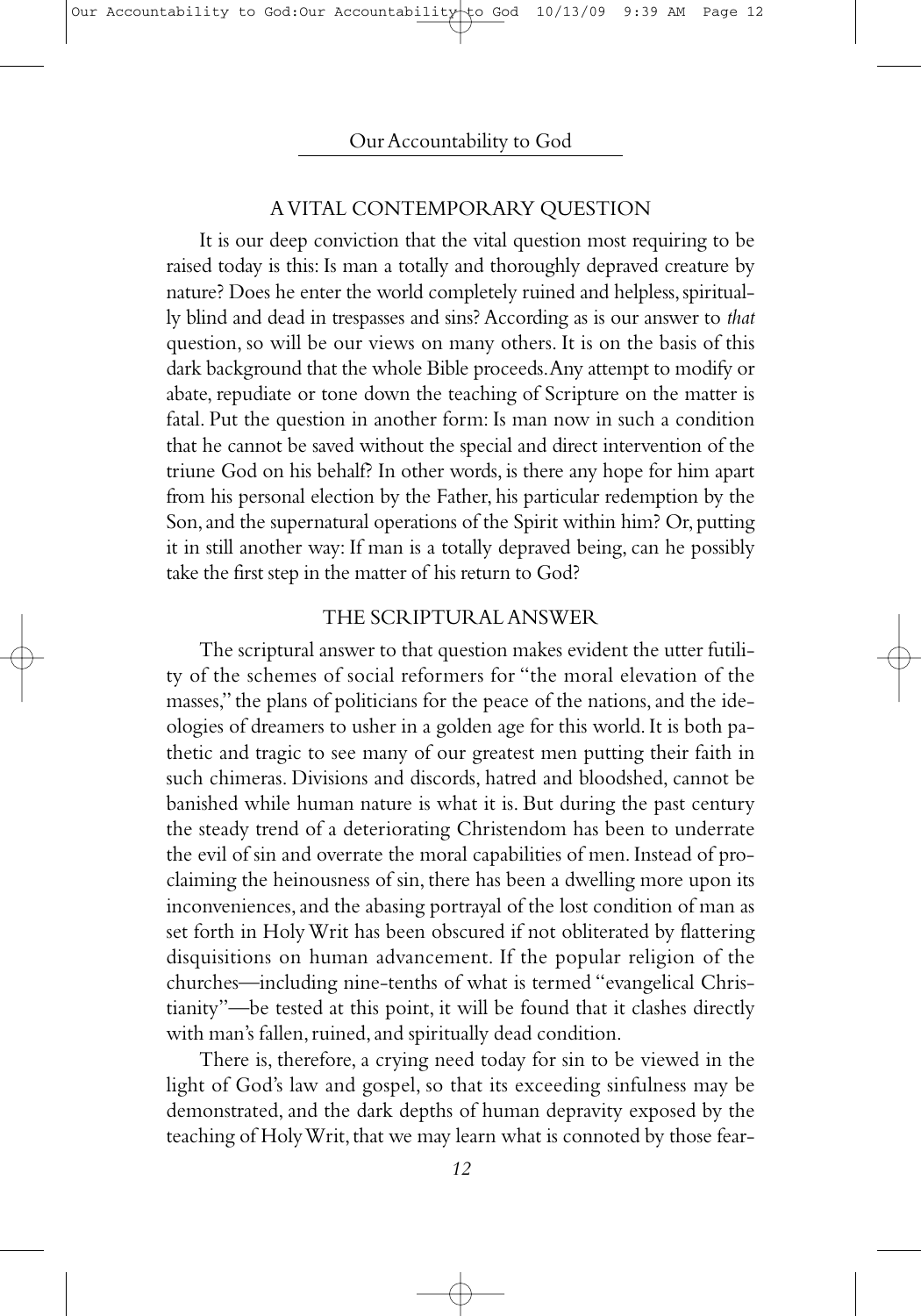ful words "dead in trespasses and sins" (Eph. 2:1).The grand object of the Bible is to make God known to us, to portray man as he appears in the eyes of his Maker, and to show the relation of one to the other. It is therefore the business of His servants not only to declare the divine character and perfections, but also to delineate the original condition and apostasy of man,as well as the divine remedy for his ruin. Until we really behold the horror of the pit in which by nature we lie, we can never properly appreciate Christ's so-great salvation. In man's fallen condition we have the awful disease for which divine redemption is the only cure, and our estimation and valuation of the provisions of divine grace will necessarily be modified in proportion as we modify the need it was meant to meet.

David Clarkson, one of the Puritans, pointed out this fact in his sermon on Psalm 51:5:

The end of the ministry of the Gospel is to bring sinners unto Christ. Their way to this end lies through the sense of their misery without Christ.The ingredients of this misery are our sinfulness, original and actual; the wrath of God, whereto sin has exposed us; and our impotency to free ourselves either from sin or wrath.That we may therefore promote this great end, we shall endeavour, as the Lord will assist, to lead you in this way, by the sense of misery, to Him who alone can deliver from it. Now the original of our misery being the corruption of our nature, or original sin, we thought fit to begin here, and therefore have pitched upon these words as very proper for our purpose:"Behold, I was shapen in iniquity; and in sin did my mother conceive me."

#### CHARACTERISTICS OF THE DOCTRINE

This subject is indeed a most *solemn* one,and none can fitly write or preach on it unless his own heart is deeply awed by it. It is not something from which any man can detach himself and expatiate on it as though he were not directly involved in it; still less as from a higher level looking down on those whom he denounces. Nothing is more incongruous and unbecoming than for a young preacher glibly to rattle off passages of Scripture which portray his own vileness by nature. Rather should they be read or quoted with the utmost gravity. J.C.Philpot stated:

As no heart can sufficiently conceive, so no tongue can adequately express, the state of wretchedness and ruin into which sin has cast guilty, miserable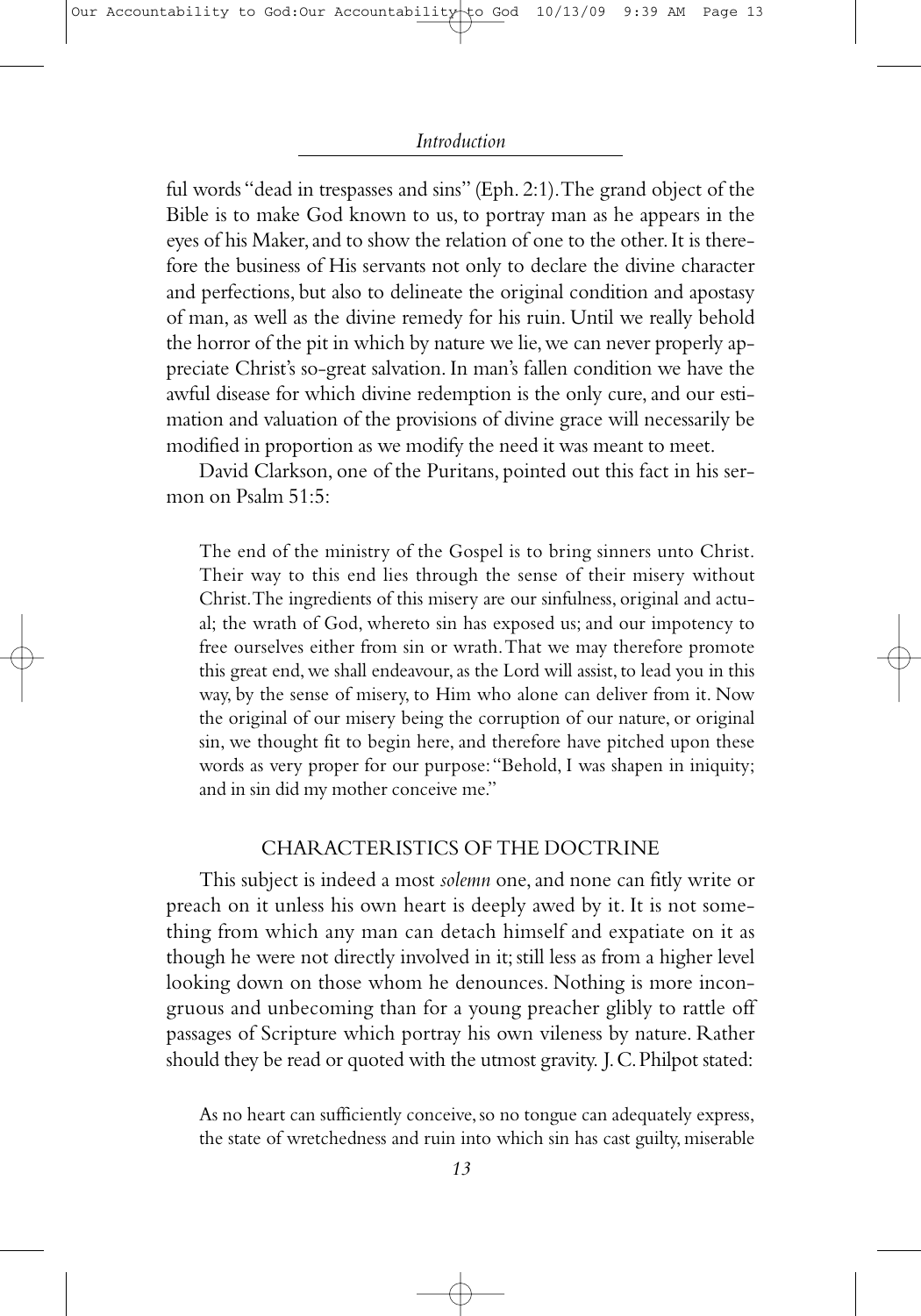man. In separating him from God, it severed him from the only source of all happiness and holiness. It has ruined him body and soul: the one it has filled with sickness and disease; in the other it has defaced and destroyed the image of God in which it was created. It has made him love sin and hate God.

The doctrine of total depravity is a very *humbling* one. It is not that man leans to one side and needs propping up, nor that he is merely ignorant and requires instructing, nor that he is run-down and calls for a tonic; but rather that he is undone, lost, spiritually dead. Consequently, he is "without strength," thoroughly incapable of bettering himself; he is exposed to the wrath of God, and unable to perform a single work which can find acceptance with Him.Almost every page of the Bible bears witness to this truth.The whole scheme of redemption takes it for granted. The plan of salvation taught in the Scriptures could have no place on any other supposition.The impossibility of any man's gaining the approbation of God by works of his own appears plainly in the case of the rich young ruler who came to Christ. Judged by human standards, he was a model of virtue and religious attainments.Yet, like all others who trust in selfefforts, he was ignorant of the spirituality and strictness of God's law; when Christ put him to the test, his fair expectations were blown to the winds and "he went away sorrowful" (Matt. 19:22).

It is therefore a most *unpalatable* doctrine.It cannot be otherwise, for the unregenerate love to hear of the greatness, the dignity, the nobility of man.The natural man thinks highly of himself and appreciates only that which is flattering. Nothing pleases him more than to listen to that which extols human nature and lauds the state of mankind, even though it be in terms which not only repudiate the teaching of God'sWord but are flatly contradicted by common observation and universal experience. And there are many who pander to him by their lavish praises of the excellency of civilization and the steady progress of the race. Hence, to have the lie given to the popular theory of evolution is highly displeasing to its deluded votaries. Nevertheless, the duty of God's servants is to stain the pride of all that man glories in, to strip him of his stolen plumes, to lay him low in the dust before God.However repugnant such teaching is, God's emissary must faithfully discharge his duty "whether they will hear, or whether they will forbear" (Ezek. 3:11).

This is no dismal dogma invented by the church in "the dark ages,"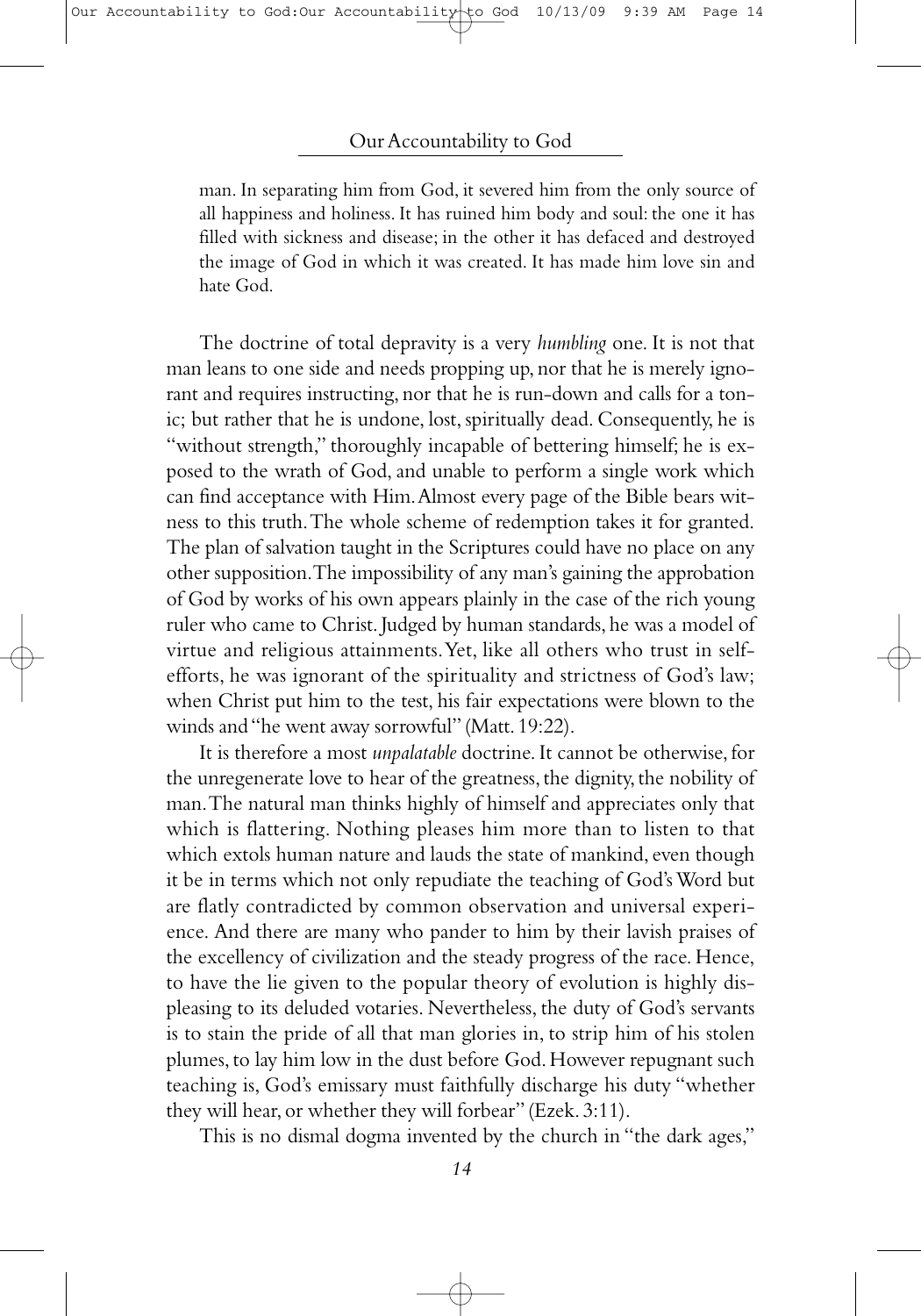but a truth of Holy Writ. George Whitefield said,"I look upon it not merely as a doctrine of Scripture—the great Fountain of truth—but a very fundamental one, from which I hope God will suffer none of you to be enticed." It is a subject to which great prominence is given in the Bible. Every part of the Scriptures has much to say on the awful state of degradation and slavery into which the Fall has brought man.The corruption, the blindness, the hostility of all Adam's descendants to everything of a spiritual nature are constantly insisted upon. Not only is man's utter ruin fully described, but also his powerlessness to save himself from the same. In the declarations and denunciations of the prophets, of Christ and His apostles, the bondage of all men to Satan and their complete impotence to turn to God for deliverance are repeatedly set forth —not indirectly and vaguely, but emphatically and in great detail.This is one of a hundred proofs that the Bible is not a human invention but a communication from the thrice Holy One.

It is a *sadly neglected* subject. Notwithstanding the clear and uniform teaching of Scripture, man's ruined condition and alienation from God are but feebly apprehended and seldom heard in the modern pulpit, and are given little place even in what are regarded as the centers of orthodoxy. Rather the whole trend of present-day thought and teaching is in the opposite direction, and even where the Darwinian hypothesis has not been accepted, its pernicious influences are often seen. In consequence of the guilty silence of the modern pulpit, a generation of churchgoers has arisen which is deplorably ignorant of the basic truths of the Bible, so that perhaps not more than one in a thousand has even a mental knowledge of the chains of hardness and unbelief which bind the natural heart, or of the dungeon of darkness in which they lie.Thousands of preachers, instead of faithfully telling their hearers of their woeful state by nature, are wasting their time by relating the latest political news.

It is therefore a *testing* doctrine, especially of the preacher's soundness in the faith.A man's orthodoxy on this subject determines his viewpoint of many other doctrines of great importance. If his belief here is a scriptural one, then he will clearly perceive how impossible it is for men to improve themselves—that Christ is their only hope. He will know that unless the sinner is born again there can be no entrance for him into the kingdom of God. Nor will he entertain the idea of the fallen creature's free will to attain goodness. He will be preserved from many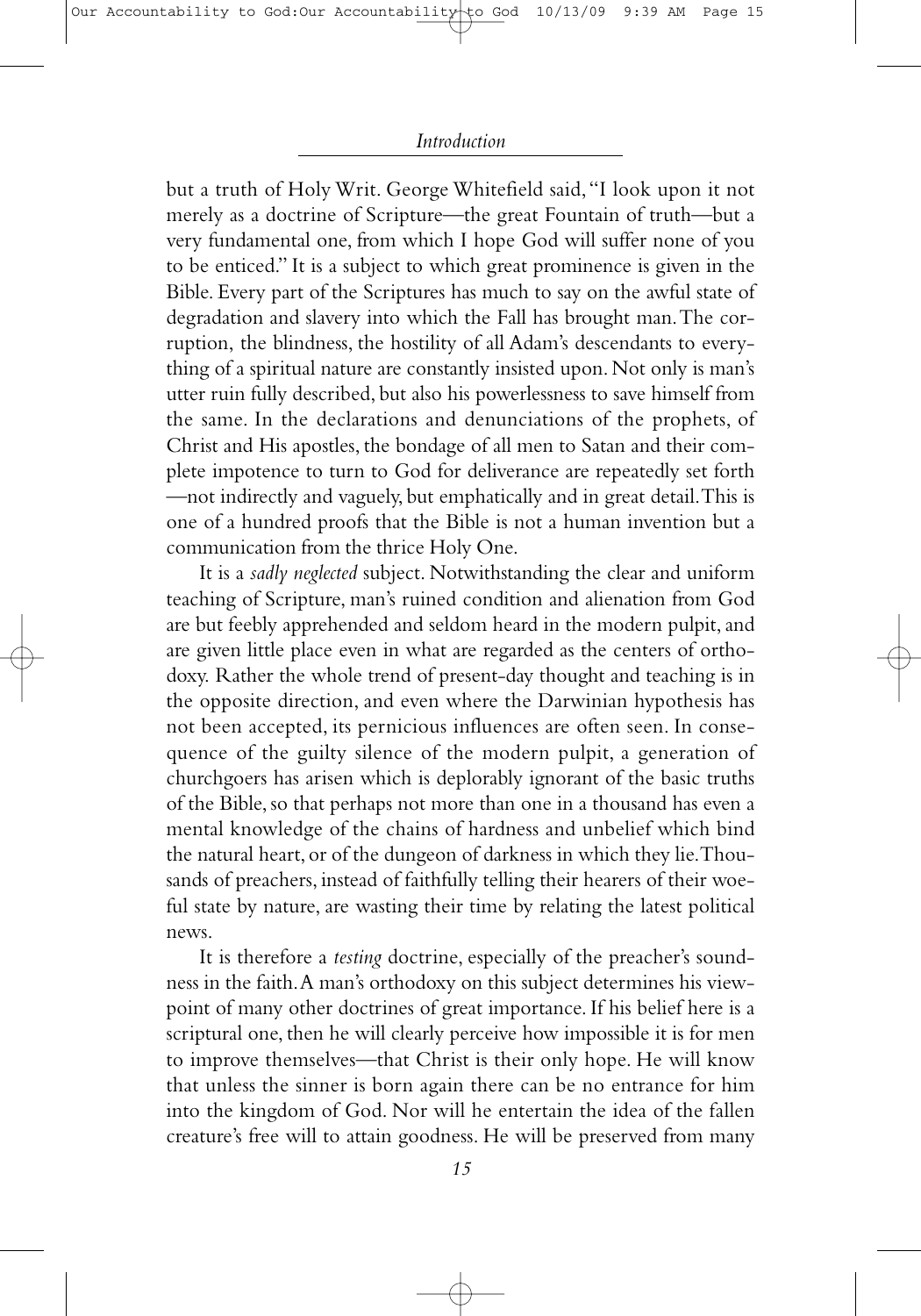errors.Andrew Fuller stated,"I never knew a person verge toward the Arminian, the Arian, the Socinian, the Antinomian schemes, without first entertaining diminutive notions of human depravity or blameworthiness." Said the well-equipped theological instructor, J. M. Stifler,"It cannot be said too often that a false theology finds its source in inadequate views of depravity."

It is a doctrine of great *practical* value as well as spiritual importance. The foundation of all true piety lies in a correct view of ourselves and our vileness, and a scriptural belief in God and His grace.There can be no genuine self-abhorrence or repentance, no real appreciation of the saving mercy of God, no faith in Christ, without it.There is nothing like a knowledge of this doctrine so well calculated to undeceive vain man and convict him of the worthlessness and rottenness of his own righteousness.Yet the preacher who is aware of the plague of his own heart knows full well that *he* cannot present this truth in such a way as to make his hearers actually realize and feel the same, to help them stop being in love with themselves, and to cause them to forever renounce all hope in themselves.Therefore, instead of relying upon his faithfulness in presenting the truth, he will be cast upon God to apply it graciously in power to those who hear him and bless his feeble efforts.

It is an exceedingly *illuminating* doctrine. It may be a melancholy and humiliating one, nevertheless it throws a flood of light upon mysteries which are otherwise insoluble. It supplies the key to the course of human history and shows why so much of it has been written in blood and tears.It supplies an explanation of many problems which sorely perplex and puzzle the thoughtful. It reveals why the child is prone to evil and has to be taught and disciplined to anything that is good. It explains why every improvement in man's environment, every attempt to educate him, all the efforts of social reformers, are unavailing to effect any radical betterment in his nature and character. It accounts for the horrible treatment which Christ met with when He worked so graciously in this world, and why He is still despised and rejected by men. It enables the Christian himself to better understand the painful conflict which is ever at work within him, and which causes him so often to cry, "Oh, wretched man that I am!"

It is therefore a most *necessary* doctrine, for the vast majority of our fellowmen are ignorant of it. God's servants are sometimes thought to speak too strongly and dolefully of the dreadful state of man through his